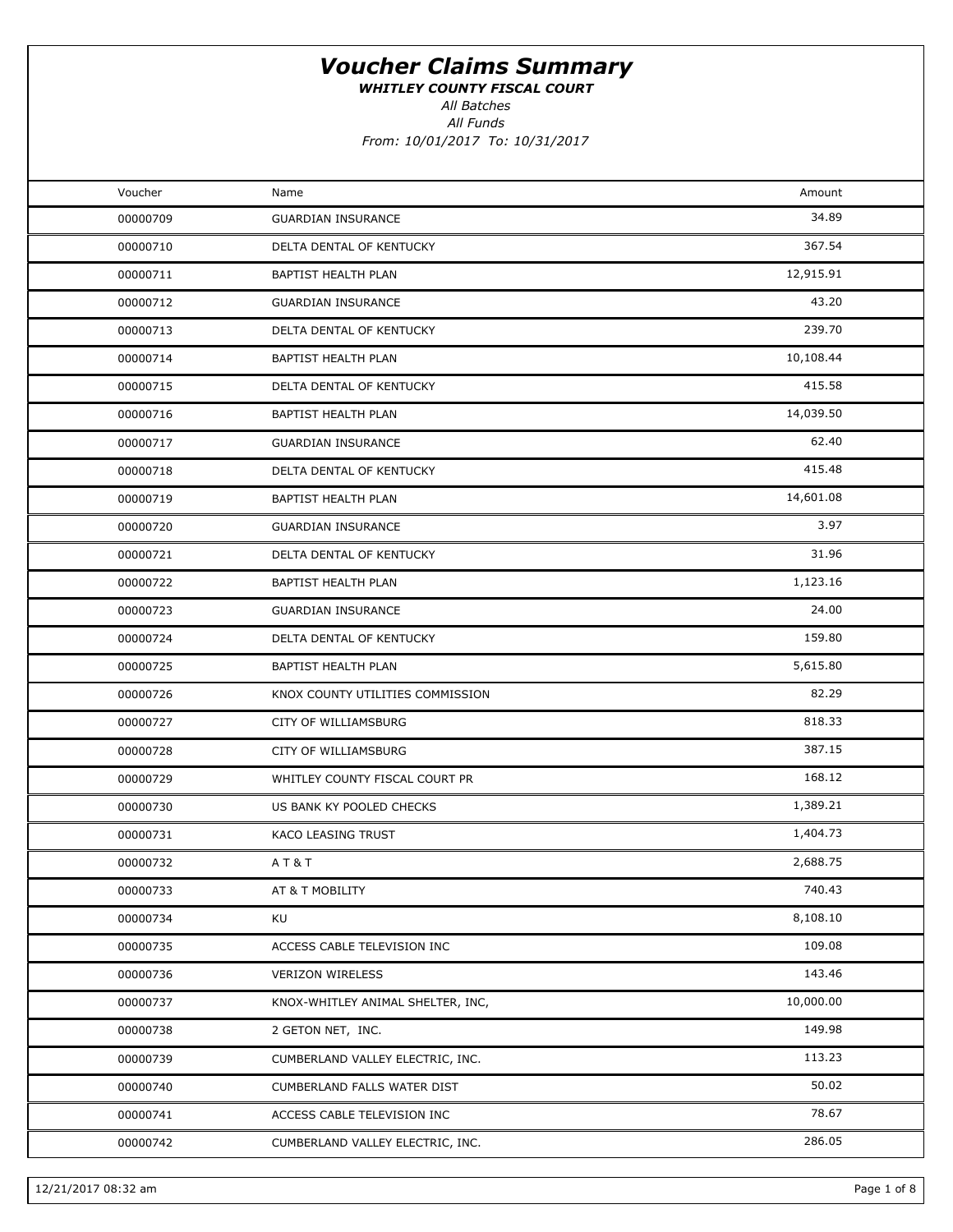WHITLEY COUNTY FISCAL COURT

All Batches

All Funds

From: 10/01/2017 To: 10/31/2017

| Voucher  | Name                                 | Amount    |  |
|----------|--------------------------------------|-----------|--|
| 00000743 | WHITLEY COUNTY WATER DISTRICT        | 22.93     |  |
| 00000744 | WHITLEY COUNTY FISCAL COURT PR       | 113.58    |  |
| 00000745 | AT&T                                 | 187.31    |  |
| 00000746 | KU                                   | 5,975.51  |  |
| 00000747 | CUMBERLAND FALLS WATER DIST          | 381.10    |  |
| 00000748 | US BANK KY POOLED CHECKS             | 1,594.31  |  |
| 00000749 | <b>VERIZON WIRELESS</b>              | 320.08    |  |
| 00000750 | ACCESS CABLE TELEVISION INC          | 203.98    |  |
| 00000751 | WHITLEY COUNTY FISCAL COURT PR       | 4,027.59  |  |
| 00000752 | WHITLEY COUNTY FISCAL COURT PR       | 638.22    |  |
| 00000753 | CUMBERLAND VALLEY ELECTRIC, INC.     | 749.01    |  |
| 00000754 | CITY UTILITIES COMMISSION            | 293.44    |  |
| 00000755 | 2 GETON NET, INC.                    | 89.99     |  |
| 00000756 | AT&T                                 | 3,798.96  |  |
| 00000757 | KU                                   | 105.13    |  |
| 00000758 | ACCESS CABLE TELEVISION INC          | 203.98    |  |
| 00000759 | WHITLEY COUNTY FISCAL COURT PR       | 25,562.54 |  |
| 00000760 | WHITLEY COUNTY FISCAL COURT PR       | 26,513.94 |  |
| 00000761 | WHITLEY COUNTY FISCAL COURT PR       | 36,862.91 |  |
| 00000762 | WHITLEY COUNTY FISCAL COURT PR       | 39,662.59 |  |
| 00000763 | WHITLEY COUNTY FISCAL COURT PR       | 3,239.49  |  |
| 00000764 | WHITLEY COUNTY FISCAL COURT PR       | 12,410.29 |  |
| 00000765 | TIME WARNER CABLE                    | 379.98    |  |
| 00000766 | DAV                                  | 326.73    |  |
| 00000767 | AT&T                                 | 463.32    |  |
| 00000768 | DELTA NATURAL GAS CO., INC.          | 174.72    |  |
| 00000769 | DELTA NATURAL GAS CO., INC.          | 38.50     |  |
| 00000770 | DELTA NATURAL GAS CO., INC.          | 1,848.43  |  |
| 00000771 | TIME WARNER CABLE                    | 82.57     |  |
| 00000772 | AT&T                                 | 282.18    |  |
| 00000773 | NI GOVERNMENT SERVICES, INC.         | 73.73     |  |
| 00000774 | WILLIAMSBURG-WHITLEY CO. AIRPORT BD. | 422.54    |  |
| 00000775 | ANDREW CROLEY, CORONER               | 833.34    |  |
| 00000776 | COLAN HARRELL, SHERIFF               | 78,132.00 |  |
|          |                                      |           |  |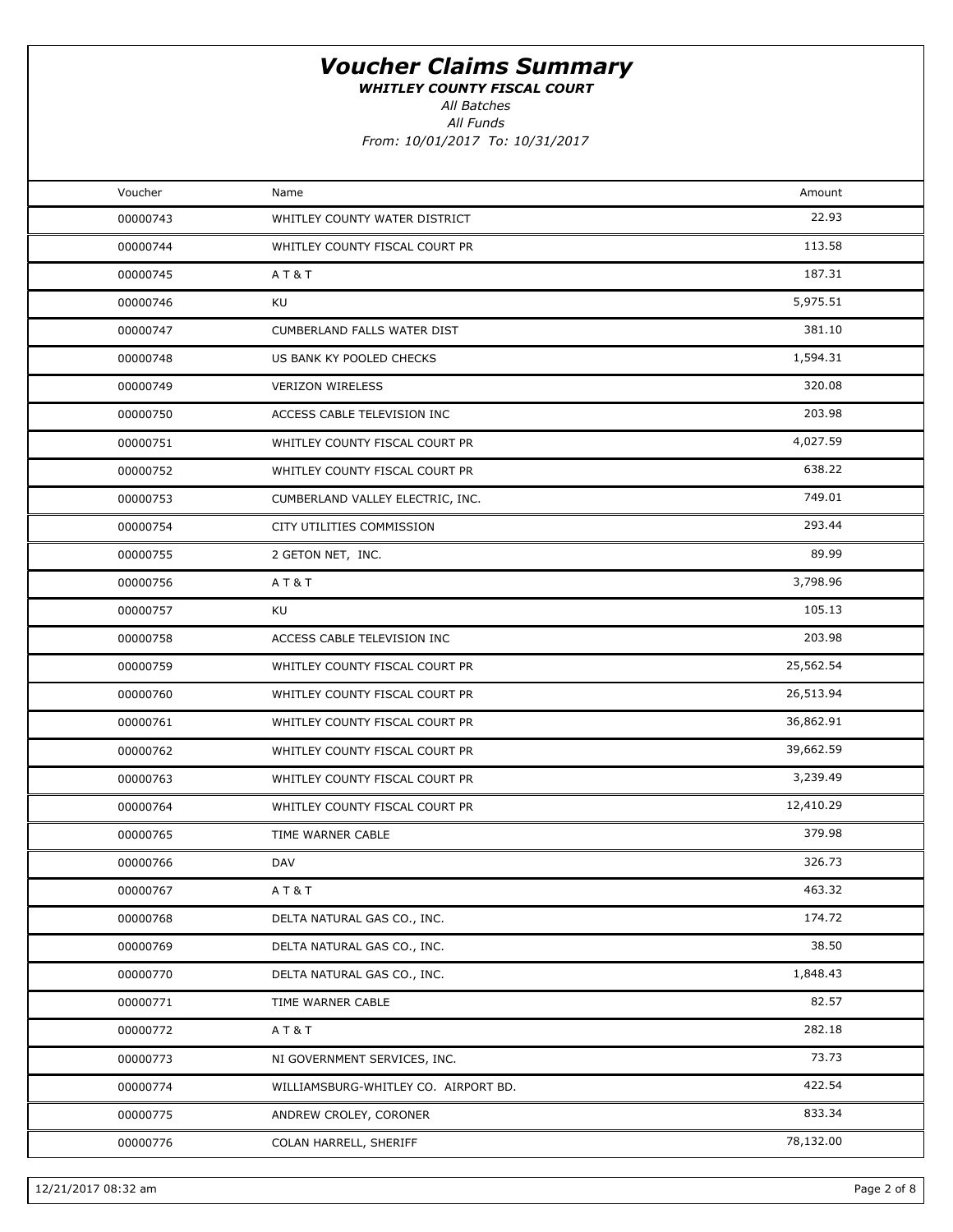WHITLEY COUNTY FISCAL COURT

All Batches

| Voucher  | Name                                   | Amount    |
|----------|----------------------------------------|-----------|
| 00000777 | WILLIAMSBURG-WHITLEY CO. AIRPORT BD.   | 5,000.00  |
| 00000778 | WHITLEY COUNTY FISCAL COURT PR         | 28,010.26 |
| 00000779 | WHITLEY COUNTY FISCAL COURT PR         | 25,440.56 |
| 00000780 | WHITLEY COUNTY FISCAL COURT PR         | 26,140.20 |
| 00000781 | WHITLEY COUNTY FISCAL COURT PR         | 45,241.07 |
| 00000782 | WHITLEY COUNTY FISCAL COURT PR         | 39,871.54 |
| 00000783 | WHITLEY COUNTY FISCAL COURT PR         | 3,255.17  |
| 00000784 | WHITLEY COUNTY FISCAL COURT PR         | 12,429.67 |
| 00000785 | <b>AC'S EXCAVATING</b>                 | 290.00    |
| 00000786 | BILL BERRY'S AUTOBODY COLLISION CENTER | 1,278.44  |
| 00000787 | BISSELL'S, INC.                        | 550.88    |
| 00000788 | BLUEGRASS/ KESCO INCORPORATED          | 580.00    |
| 00000789 | CITY OF WILLIAMSBURG                   | 2,832.00  |
| 00000790 | COLAN HARRELL, SHERIFF                 | 143.50    |
| 00000791 | <b>COLONELS MARKET</b>                 | 60.00     |
| 00000792 | DAIRY QUEEN GRILL & CHILL              | 98.96     |
| 00000793 | DAV                                    | 650.00    |
| 00000794 | D C ELEVATOR COMPANY, INC.             | 575.00    |
| 00000795 | DONNA ROSE COMPANY, INC.               | 1,005.00  |
| 00000796 | ELLISON'S SANITARY SUPPLY CO., INC.    | 1,106.03  |
| 00000797 | EMCON HOME GUARD, INC.                 | 320.00    |
| 00000798 | EVERBANK COMMERICAL FINANCE INC        | 223.27    |
| 00000799 | <b>EZ COUNTRY</b>                      | 425.00    |
| 00000800 | <b>FLEETONE</b>                        | 805.03    |
| 00000801 | G & E DRIVE-IN                         | 105.00    |
| 00000802 | GOVERNMENT UTILITIES TECHNOLOGY        | 12,475.56 |
| 00000803 | <b>HARDEE'S</b>                        | 164.44    |
| 00000804 | HIGHBRIDGE SPRING WATER CO, INC.       | 48.90     |
| 00000805 | <b>IPFS CORPORATION</b>                | 326.12    |
| 00000806 | K A C O ALL LINES FUND                 | 21,539.52 |
| 00000808 | KACO WORKERS COMPENSATION FUND         | 10,775.70 |
| 00000809 | KAY SCHWARTZ, COUNTY CLERK             | 9.00      |
| 00000810 | KENTUCKY STATE TREASURER               | 470.00    |
| 00000811 | LONDON RADIO SERVICE                   | 10.00     |
|          |                                        |           |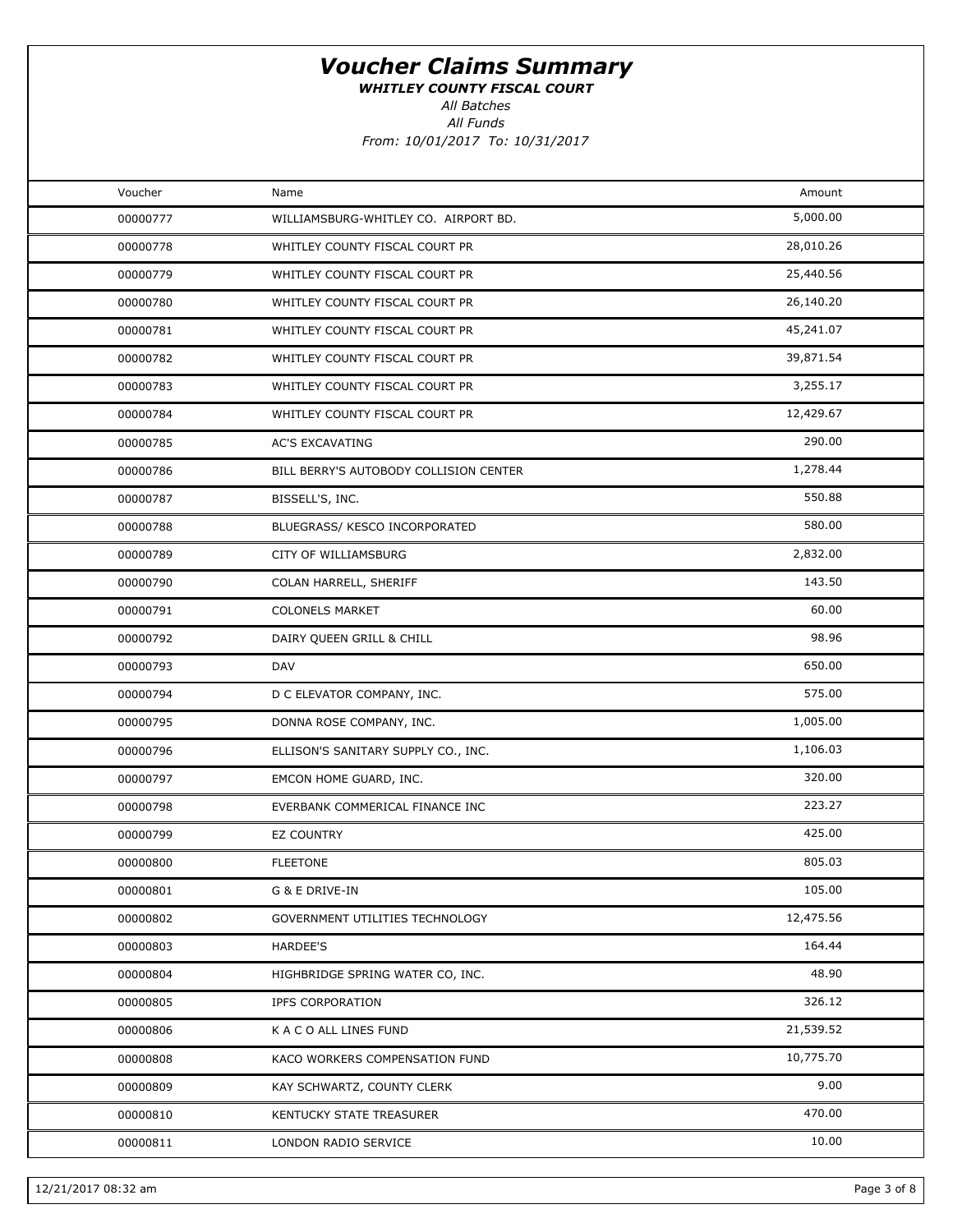WHITLEY COUNTY FISCAL COURT

All Batches

| Voucher  | Name                                  | Amount    |
|----------|---------------------------------------|-----------|
| 00000812 | MICHAEL JARBOE                        | 258.41    |
| 00000813 | MOUNTAIN CLASSIC SCHOLARSHIP FUND     | 1,000.00  |
| 00000814 | MOUNTAIN VALLEY INSURANCE             | 6,000.00  |
| 00000815 | <b>NEWS JOURNAL</b>                   | 637.88    |
| 00000816 | PATTON CHESTNUT BINDER, INC.          | 5,264.00  |
| 00000817 | POFF CARTING SERVICE                  | 477.20    |
| 00000818 | PRECISION DUPLICATING SOLUTIONS INC   | 120.97    |
| 00000819 | PREFERRED LAB SERVICE                 | 550.00    |
| 00000820 | QUALITY CARE AUTO SERVICE             | 613.45    |
| 00000821 | <b>QUILL CORPORATION</b>              | 104.04    |
| 00000822 | ROCKHOLDS COMMUNITY CHURCH            | 500.00    |
| 00000823 | WHITLEY COUNTY PVA                    | 12,600.00 |
| 00000824 | SIMPLEX GRINNELL LP                   | 616.00    |
| 00000825 | <b>STACEY RAINS</b>                   | 3.31      |
| 00000826 | <b>TEKS WORK</b>                      | 100.00    |
| 00000828 | W D BRYANT & SONS INC.                | 1,369.03  |
| 00000829 | WHITLEY COUNTY HIGH SCHOOL - SOFTBALL | 500.00    |
| 00000830 | WENDY'S OF BOWLING GREEN, INC.        | 145.03    |
| 00000831 | WILLIAMSBURG INSURANCE AGENCY INC.    | 92.60     |
| 00000832 | XEROX CORPORATION                     | 401.81    |
| 00000833 | ANGEL FARM                            | 1,000.00  |
| 00000834 | ANGEL'S GARAGE                        | 140.00    |
| 00000835 | ATS CONSTRUCTION                      | 4,320.17  |
| 00000836 | ARAMARK UNIFROM SERVICES              | 1,046.68  |
| 00000837 | CANADA AUTO PARTS                     | 1,357.08  |
| 00000838 | CHAMBERS AMERICAN PRODUCTS INC.       | 942.74    |
| 00000839 | <b>FLEETONE</b>                       | 637.61    |
| 00000840 | HIGHBRIDGE SPRING WATER CO, INC.      | 59.20     |
| 00000842 | HOMETOWN IGA #57                      | 183.02    |
| 00000843 | JAMES JONES EXCAVATING                | 3,080.91  |
| 00000844 | JOHNNY WHEELS OF WILLIAMSBURG, INC    | 2,443.37  |
| 00000845 | K A C O ALL LINES FUND                | 4,147.15  |
| 00000846 | KACO WORKERS COMPENSATION FUND        | 7,822.85  |
| 00000847 | LYKINS OIL COMPANY                    | 7,255.11  |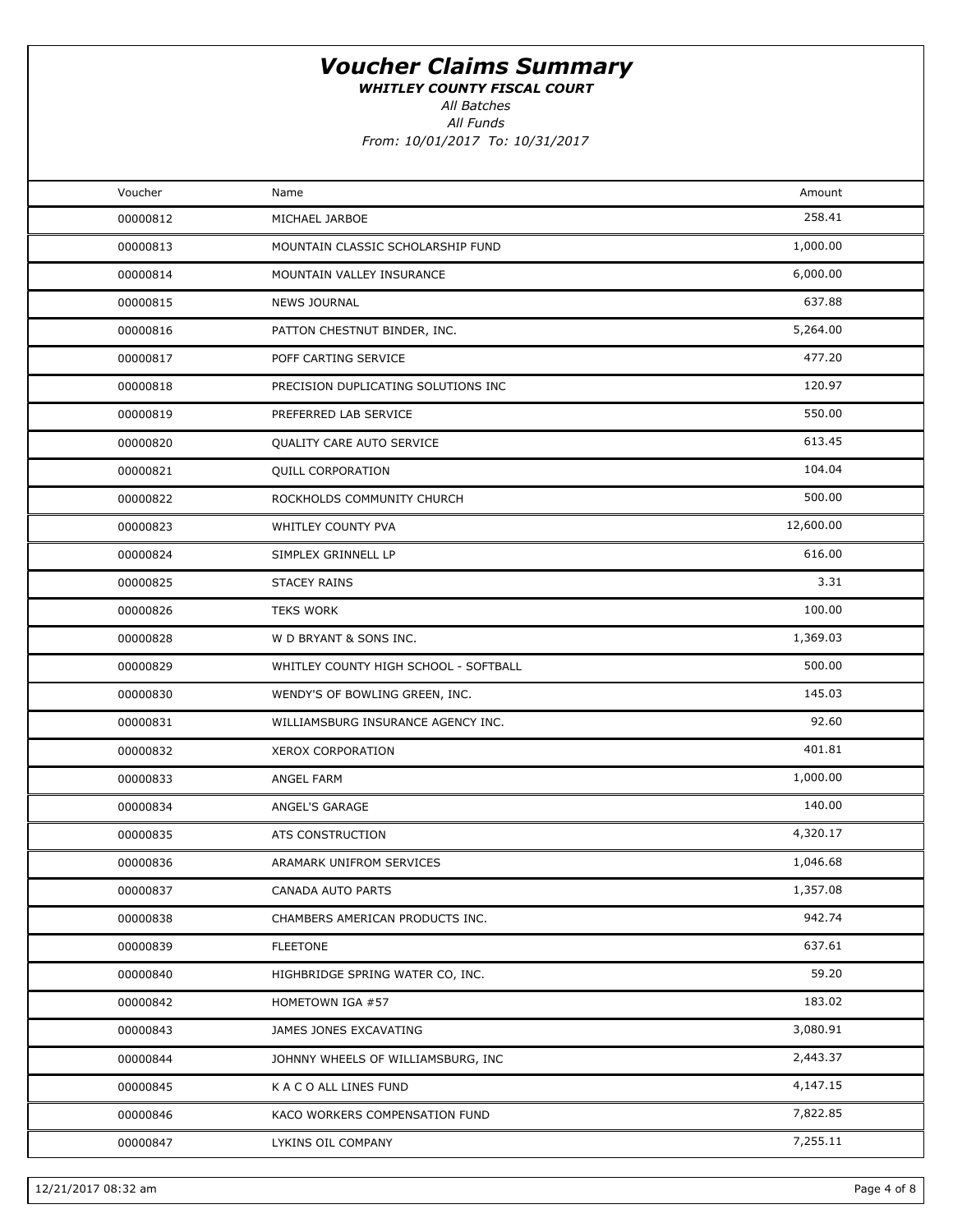WHITLEY COUNTY FISCAL COURT

All Funds All Batches

From: 10/01/2017 To: 10/31/2017

| Voucher  | Name                                 | Amount    |  |
|----------|--------------------------------------|-----------|--|
| 00000848 | OWENS AUTO PARTS                     | 9,539.59  |  |
| 00000849 | PYLES CONCRETE                       | 1,160.00  |  |
| 00000850 | PREWITT FARM SUPPLY                  | 24.00     |  |
| 00000851 | W D BRYANT & SONS INC.               | 8,231.50  |  |
| 00000852 | WHAYNE SUPPLY COMPANY                | 5,754.21  |  |
| 00000853 | <b>FLEETONE</b>                      | 2,835.20  |  |
| 00000854 | CANADA AUTO PARTS                    | 96.00     |  |
| 00000855 | <b>CREEKSIDE TECHNOLOGIES</b>        | 2,746.00  |  |
| 00000856 | FIRST STATE FINANCIAL                | 5,000.00  |  |
| 00000857 | OVERHEAD DOOR COMPANY OF CORBIN      | 1,570.00  |  |
| 00000858 | SOUTHEAST APPARATUS, LLC             | 20,604.72 |  |
| 00000859 | <b>WOODBINE VFD</b>                  | 5,000.00  |  |
| 00000860 | WYNN FIRE EQUIPMENT                  | 5,000.00  |  |
| 00000861 | FIRST NATIONAL BANK OF OMAHA         | 1,326.69  |  |
| 00000862 | <b>FLEETONE</b>                      | 3,369.13  |  |
| 00000863 | DAVID OWENS                          | 629.21    |  |
| 00000864 | HIGHBRIDGE SPRING WATER CO, INC.     | 10.50     |  |
| 00000865 | KACO WORKERS COMPENSATION FUND       | 157.54    |  |
| 00000866 | KIM MEDLEY                           | 309.96    |  |
| 00000867 | UK INCOME TAX SEMINAR                | 325.00    |  |
| 00000868 | WILLIAMSBURG INSURANCE AGENCY INC.   | 523.06    |  |
| 00000869 | WHITLEY COUNTY TOURISM BOARD         | 7,092.08  |  |
| 00000870 | COMPUTER PROJECTS OF ILLINIOS        | 343.20    |  |
| 00000871 | ELLISON'S SANITARY SUPPLY CO., INC.  | 172.40    |  |
| 00000872 | EVERBANK COMMERICAL FINANCE INC      | 55.83     |  |
| 00000873 | <b>FLEETONE</b>                      | 134.56    |  |
| 00000874 | HIGHBRIDGE SPRING WATER CO, INC.     | 36.30     |  |
| 00000875 | K A C O ALL LINES FUND               | 797.20    |  |
| 00000876 | KACO WORKERS COMPENSATION FUND       | 1,378.18  |  |
| 00000877 | LIDA J. POWERS                       | 668.31    |  |
| 00000878 | LONDON RADIO SERVICE                 | 42,263.50 |  |
| 00000879 | PRECISION DUPLICATING SOLUTIONS INC  | 43.68     |  |
| 00000880 | WILLIAMSBURG-WHITLEY CO. AIRPORT BD. | 1,000.00  |  |
| 00000881 | KY ASSOCIATION OF COUNTIES           | 1,300.00  |  |
|          |                                      |           |  |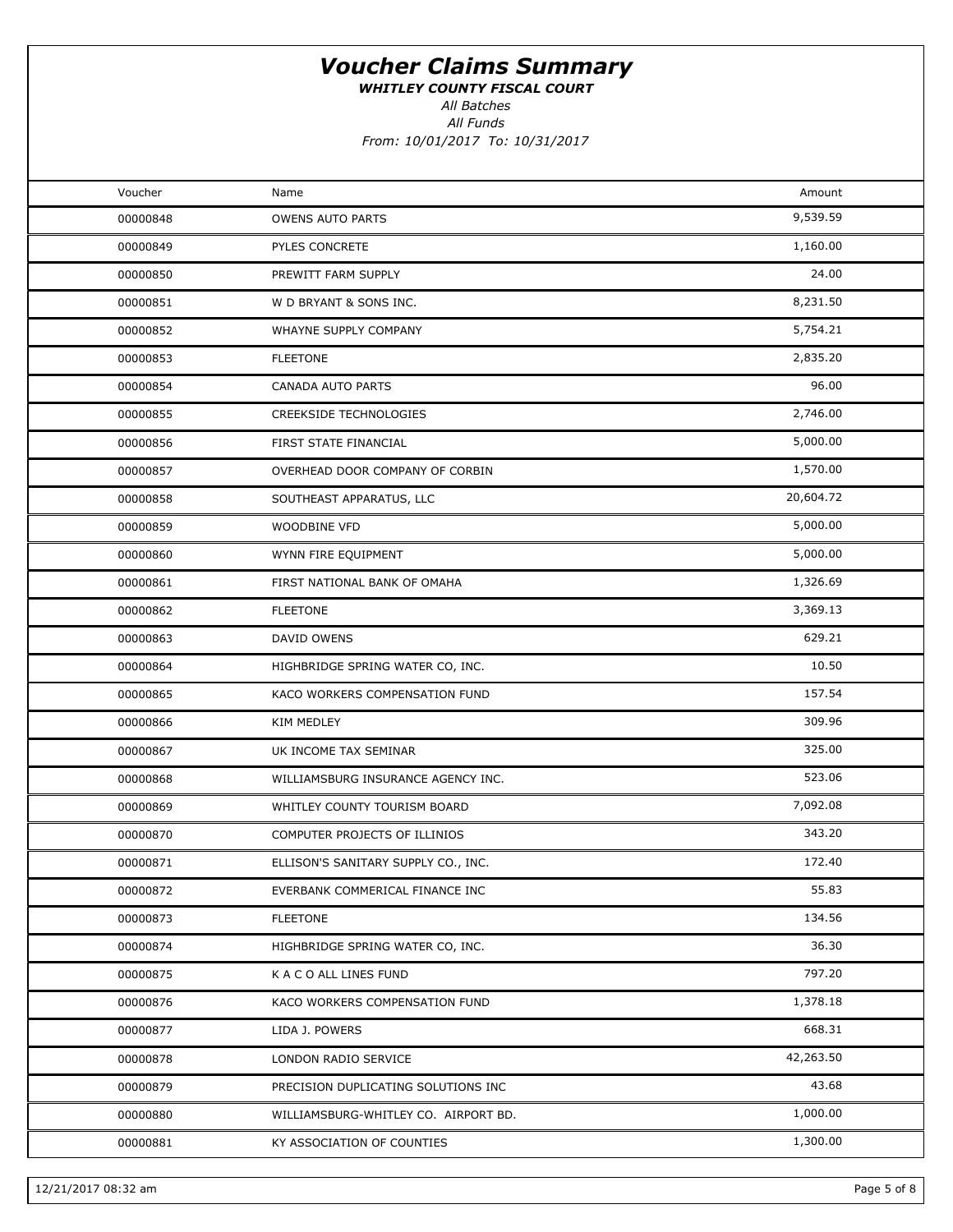WHITLEY COUNTY FISCAL COURT

All Funds All Batches

From: 10/01/2017 To: 10/31/2017

| Voucher  | Name                                 | Amount    |  |
|----------|--------------------------------------|-----------|--|
| 00000882 | THE GALT HOUSE                       | 2,053.15  |  |
| 00000883 | <b>HOLSTON GASES</b>                 | 103.65    |  |
| 00000884 | 911 BILLING SERVICE                  | 14,492.61 |  |
| 00000885 | ALBERT JACKSON                       | 100.00    |  |
| 00000886 | BISSELL'S, INC.                      | 120.31    |  |
| 00000887 | <b>BOLTON'S TOWING &amp; REPAIR</b>  | 1,073.00  |  |
| 00000888 | BOUND TREE MEDICAL, LLC              | 1,788.51  |  |
| 00000889 | CANADA AUTO PARTS                    | 601.87    |  |
| 00000890 | <b>CREEKSIDE TECHNOLOGIES</b>        | 250.00    |  |
| 00000891 | DON FRANKLIN FORD                    | 1,906.85  |  |
| 00000892 | ENVIRONMENTAL WASTE SYSTEMS, LLC     | 280.00    |  |
| 00000893 | EVERBANK COMMERICAL FINANCE INC      | 55.83     |  |
| 00000894 | FLEETMATICS USA, LLC                 | 300.00    |  |
| 00000895 | HIGHBRIDGE SPRING WATER CO, INC.     | 29.85     |  |
| 00000896 | <b>HOLSTON GASES</b>                 | 2,767.91  |  |
| 00000897 | JOHNNY WHEELS OF WILLIAMSBURG, INC   | 766.54    |  |
| 00000898 | K A C O ALL LINES FUND               | 4,458.66  |  |
| 00000899 | KACO WORKERS COMPENSATION FUND       | 20,656.94 |  |
| 00000900 | <b>KELLY HARRISON</b>                | 98.22     |  |
| 00000901 | LYKINS OIL COMPANY                   | 4,114.85  |  |
| 00000902 | MOORE MEDICAL                        | 3,077.32  |  |
| 00000903 | NORVEX SUPPLY                        | 109.92    |  |
| 00000904 | PENNCARE PUBLIC SAFETY TECHNOLOGY    | 1,178.00  |  |
| 00000905 | PRECISION DUPLICATING SOLUTIONS INC  | 53.15     |  |
| 00000906 | PREFERRED LAB SERVICE                | 50.00     |  |
| 00000907 | <b>QUILL CORPORATION</b>             | 199.98    |  |
| 00000908 | SHEREE REYNOLDS                      | 217.02    |  |
| 00000909 | TOMMY'S TOWING                       | 125.00    |  |
| 00000910 | ULINE                                | 1,336.24  |  |
| 00000911 | W D BRYANT & SONS INC.               | 301.77    |  |
| 00000912 | WILLIAMSBURG TRUCK & AUTO            | 3,451.33  |  |
| 00000913 | WILLIAMSBURG-WHITLEY CO. AIRPORT BD. | 800.00    |  |
| 00000915 | AT & T ONENET SERVICE                | 196.77    |  |
| 00000916 | TIME WARNER CABLE                    | 249.99    |  |
|          |                                      |           |  |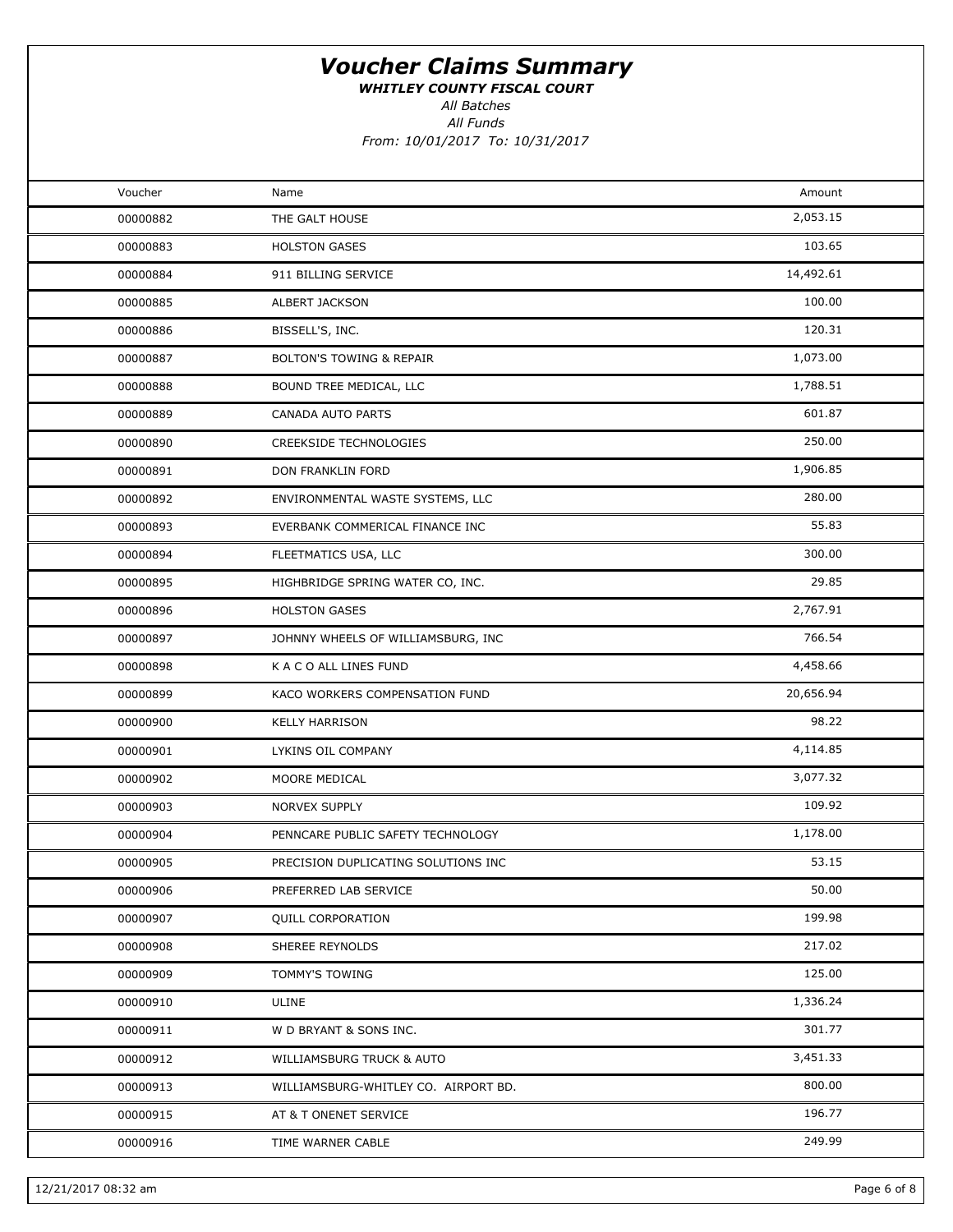WHITLEY COUNTY FISCAL COURT

All Batches

| Voucher  | Name                                | Amount    |  |
|----------|-------------------------------------|-----------|--|
| 00000917 | CITY OF WILLIAMSBURG                | 9,009.59  |  |
| 00000918 | DELTA NATURAL GAS CO., INC.         | 58.27     |  |
| 00000919 | <b>BEST TERMITE &amp; PEST</b>      | 120.00    |  |
| 00000920 | BIG SANDY REGIONAL DETENTION CENTER | 320.00    |  |
| 00000921 | BISSELL'S, INC.                     | 228.00    |  |
| 00000922 | <b>BRIAN LAWSON</b>                 | 124.18    |  |
| 00000923 | <b>BROCK MCVEY</b>                  | 8.14      |  |
| 00000924 | <b>CANADA AUTO PARTS</b>            | 21.84     |  |
| 00000925 | <b>COLONELS MARKET</b>              | 294.00    |  |
| 00000926 | DAIRY QUEEN GRILL & CHILL           | 259.33    |  |
| 00000927 | DUGGERS SEPTIC CLEANING             | 200.00    |  |
| 00000928 | ELLISON'S SANITARY SUPPLY CO., INC. | 83.34     |  |
| 00000929 | FASTENAL COMPANY                    | 26.90     |  |
| 00000930 | G & E DRIVE-IN                      | 105.00    |  |
| 00000931 | GREAT AMERICA FINANCIAL SERVICES    | 197.97    |  |
| 00000932 | <b>HARDEE'S</b>                     | 243.86    |  |
| 00000933 | HAZARD FIRE & SAFETY CO LLC         | 155.00    |  |
| 00000934 | HIGHBRIDGE SPRING WATER CO, INC.    | 62.10     |  |
| 00000935 | HOMETOWN IGA #57                    | 890.11    |  |
| 00000936 | K A C O ALL LINES FUND              | 13,139.49 |  |
| 00000937 | KACO WORKERS COMPENSATION FUND      | 10,590.18 |  |
| 00000938 | LAUREL COUNTY FISCAL COURT          | 1,567.50  |  |
| 00000939 | NORVEX SUPPLY                       | 2,825.58  |  |
| 00000940 | PREFERRED LAB SERVICE               | 250.00    |  |
| 00000941 | QUALITY CARE AUTO SERVICE           | 1,436.80  |  |
| 00000942 | REM COMPANY, INC.                   | 365.00    |  |
| 00000943 | SOUTHERN HEALTH PARTNERS            | 34,986.14 |  |
| 00000944 | W D BRYANT & SONS INC.              | 274.31    |  |
| 00000945 | WENDY'S OF BOWLING GREEN, INC.      | 345.32    |  |
| 00000946 | WILLIAMSBURG INSURANCE AGENCY INC.  | 402.85    |  |
| 00000947 | KELLWELL FOOD MANAGEMENT            | 29,543.37 |  |
| 00000948 | WHITLEY COUNTY FISCAL COURT PR      | 24,535.47 |  |
| 00000949 | WHITLEY COUNTY FISCAL COURT PR      | 27,041.73 |  |
| 00000950 | WHITLEY COUNTY FISCAL COURT PR      | 36,506.80 |  |
|          |                                     |           |  |